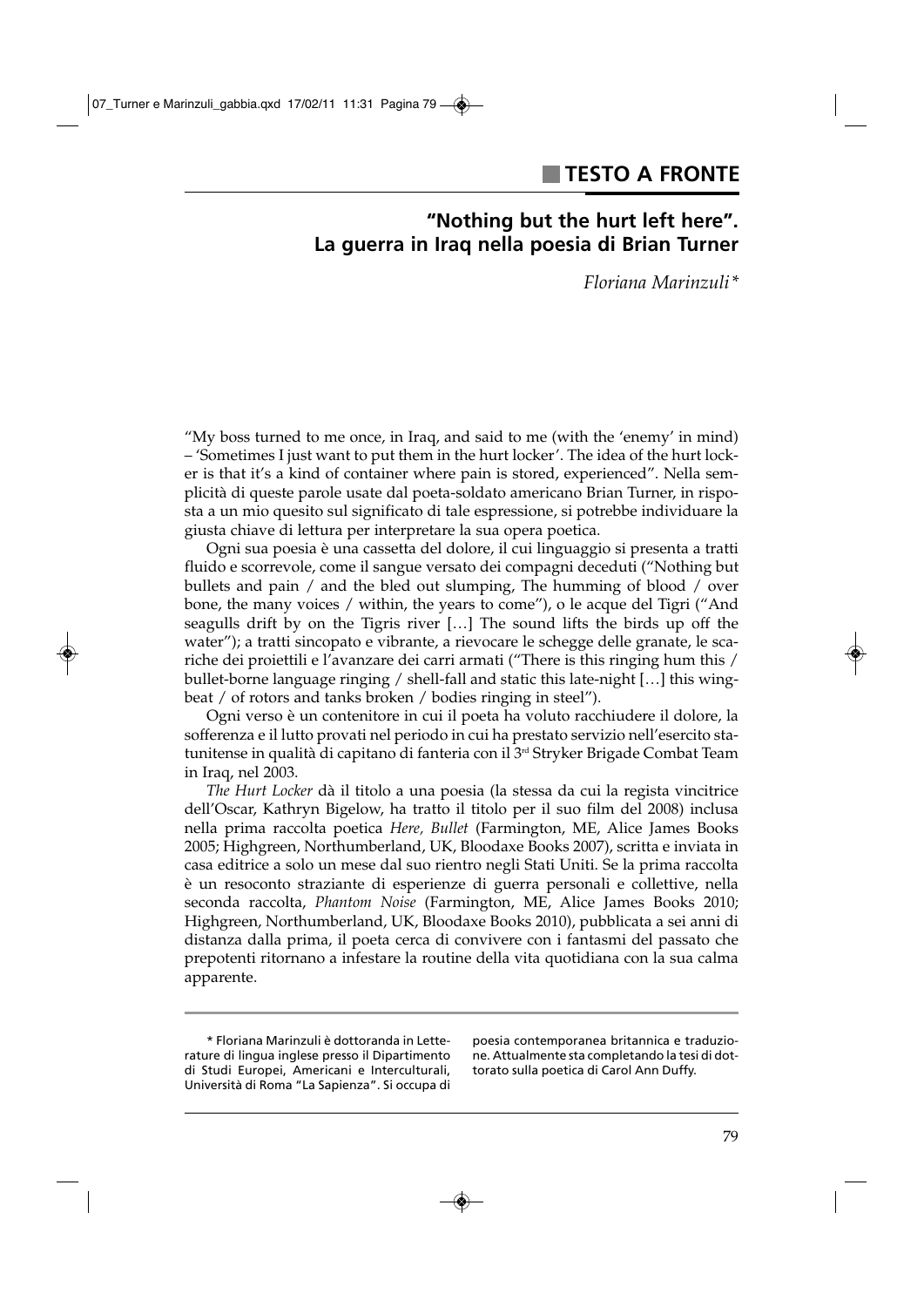Brian Turner è vincitore di numerosi premi letterari, tra cui il Beatrice Hawley Award nel 2005, il NEA Literature Fellowship per la poesia nel 2007, e lo United States Artists' Fellow Award nel 2009.

Con *Phantom Noise* Turner concorre al prestigioso T.S. Eliot Prize 2010. Lo ringraziamo per averci permesso di pubblicare le poesie che seguono.

# **Da** *Here, Bullet***:**

#### **A Soldier's Arabic**

*This is a strange new kind of war where you learn just as much as you are able to believe. E. Hemingway*

The word for love, *habib*, is written from right to left, starting where we would end it and ending where we might begin.

Where we would end a war another might take as a beginning, or as an echo of history, recited again.

Speak the word for death, *maut*, and you will hear the cursives of the wind driven into the veil of the unknown.

This is a language made of blood. It is made of sand, and time. To be spoken, it must be earned.

# **The Hurt Locker**

Nothing but the hurt left here. Nothing but bullets and pain and the bled out slumping and all the *fucks* and *goddamns* and *Jesus Christs* of the wounded. Nothing left here but the hurt.

Believe it when you see it. Believe it when a 12-year-old rolls a grenade into the room. Or when a sniper punches a hole deep into someone's skull.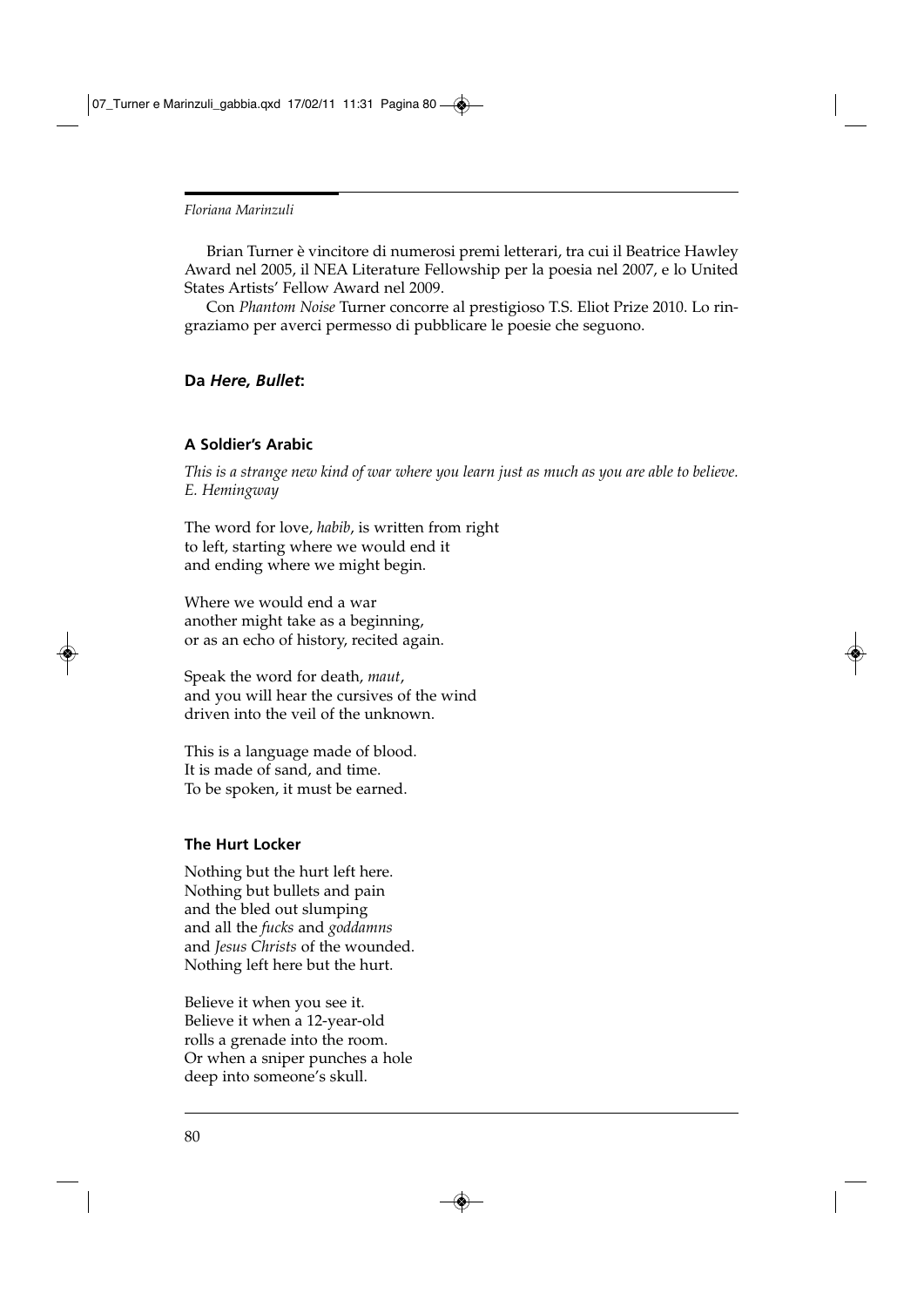## **L'arabo di un soldato**

*Questa è una strana e nuova guerra dove impari soltanto quello che riesci a credere. E. Hemingway*

La parola per amore, *habib*, è scritta da destra a sinistra, iniziando dove noi la termineremmo e finendo dove potremmo iniziarla.

Lì dove noi cesseremmo una guerra altri potrebbero prenderla come un inizio, o come un'eco della storia, recitata di nuovo.

Pronuncia la parola per morte, *maut*, e ascolterai il vento in corsivo spinto nel velo dell'ignoto.

Questa è una lingua fatta di sangue. È fatta di sabbia, e tempo. Per pronunciarla, va guadagnata.

## **La cassetta del dolore**

Non è rimasto nient'altro che il dolore qui. Nient'altro che proiettili e sofferenza e gli esangui collassati e tutti i '*fanculo* e *maledizione* e i *Gesù Cristo* dei feriti. Nient'altro qui che il dolore.

Credici quando lo vedi. Credici quando un dodicenne lancia una granata nella stanza. O quando un cecchino fa un bel buco nel cranio di qualcuno.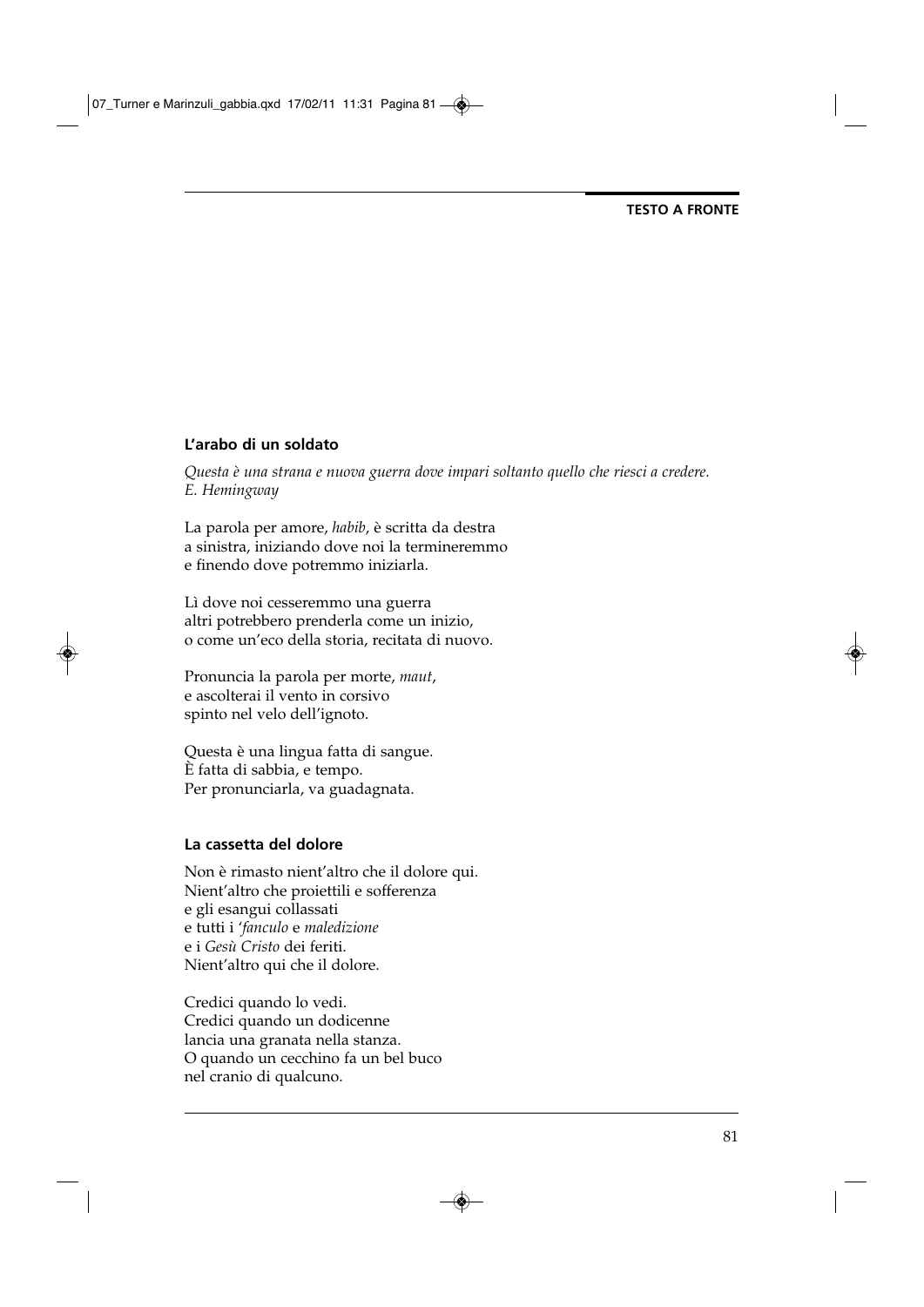Believe it when four men step from a taxicab in Mosul to shower the street in brass and fire. Open the hurt locker and see what there is of knives and teeth. Open the hurt locker and learn how rough men come hunting for souls.

## **Here, Bullet**

If a body is what you want, then here is bone and gristle and flesh. Here is the clavicle-snapped wish, the aorta's opened valves, the leap thought makes at the synaptic gap. Here is the adrenaline rush you crave, that inexorable flight, that insane puncture into heat and blood. And I dare you to finish what you've started. Because here, Bullet, here is where I complete the word you bring hissing through the air, here is where I moan the barrel's cold esophagus, triggering my tongue's explosives for the rifling I have inside of me, each twist of the round spun deeper, because here, Bullet, here is where the world ends, every time.

#### **Ashbah1**

The ghosts of American soldiers wander the streets of Balad by night,

unsure of their way home, exhausted, the desert wind blowing trash down the narrow alleys as a voice

sounds from the minaret, a soulful call reminding them how alone they are,

how lost. And the Iraqi dead,

**1.** In arabo *Fantasmi*.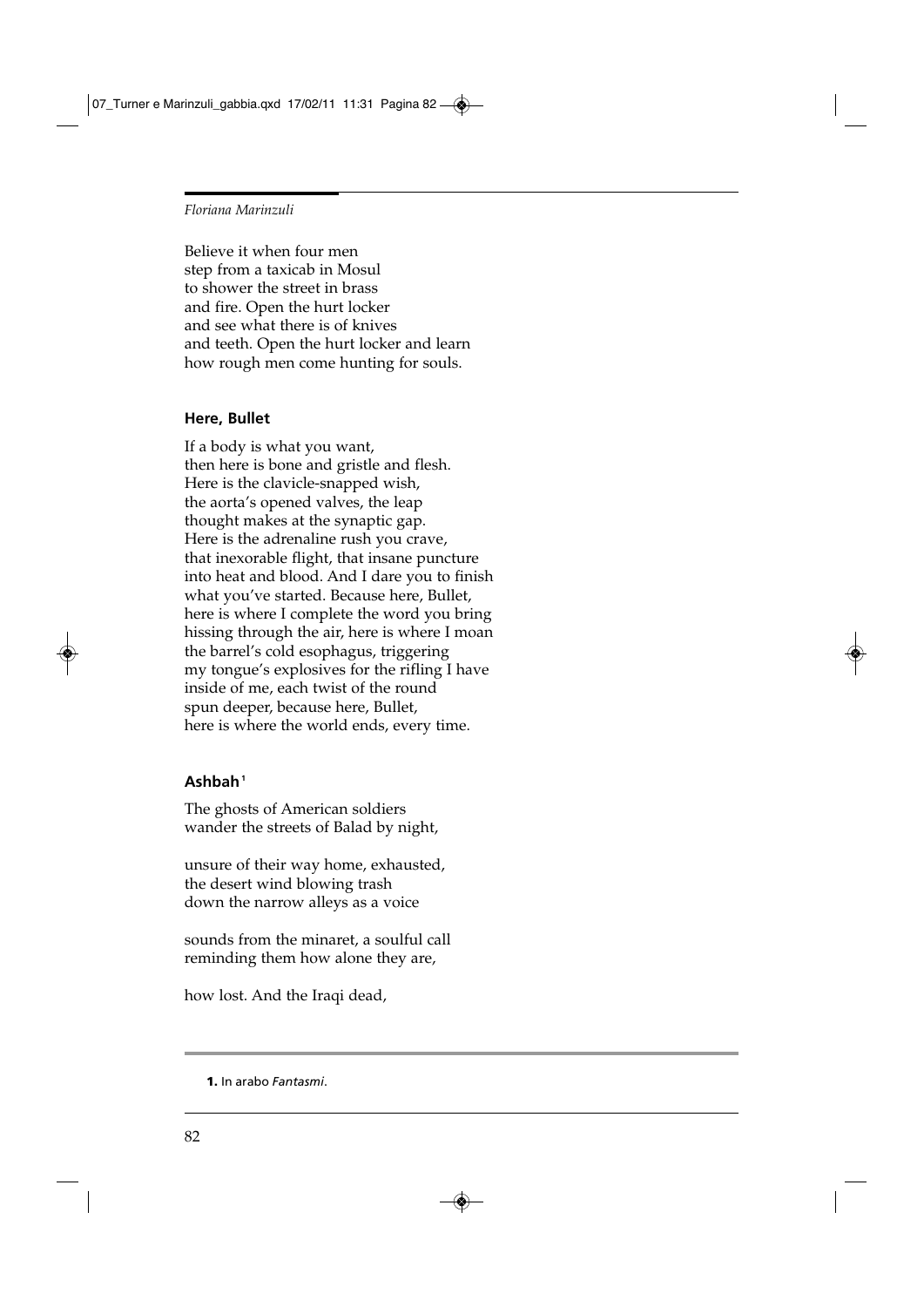07\_Turner e Marinzuli\_gabbia.qxd 17/02/11 11:31 Pagina 83 $\circledast$ 

#### **TESTO A FRONTE**

Credici quando quattro uomini Scendono da un taxi a Mosul e inondano la strada di ferro e fuoco. Apri la cassetta del dolore e vedi cos'è rimasto fra coltelli e denti. Apri la cassetta del dolore e impara come uomini rudi vanno a caccia di anime.

# **Qui, Proiettile**

Se è un corpo quello che vuoi allora eccoti qui ossa, cartilagine e carne. Qui c'è il desiderio nello schiocco della clavicola, le valvole aperte dell'aorta, il balzo che compie il pensiero nello spazio sinaptico. Qui c'è la scarica di adrenalina che brami, quel volo inesorabile, quel foro insensato nel calore e nel sangue. Ti sfido a finire quello che hai iniziato. Perché qui, Proiettile, qui è dove finisco la parola che porti in un sibilo attraverso l'aria, qui è dove lamento il freddo esofago della canna, innescando la polvere da sparo della mia lingua per la rigatura che ho dentro, ogni colpo che ruota sempre più a fondo, perché qui, Proiettile, qui è dove il mondo finisce, ogni volta.

## **Ashbah**

I fantasmi dei soldati americani vagano di notte per le strade di Balad,

incerti sulla via di casa, esausti, il vento del deserto spazza rifiuti giù per i vicoli stretti mentre una voce

risuona dal minareto, un richiamo intenso che gli ricorda quanto siano soli,

smarriti. E i morti iracheni,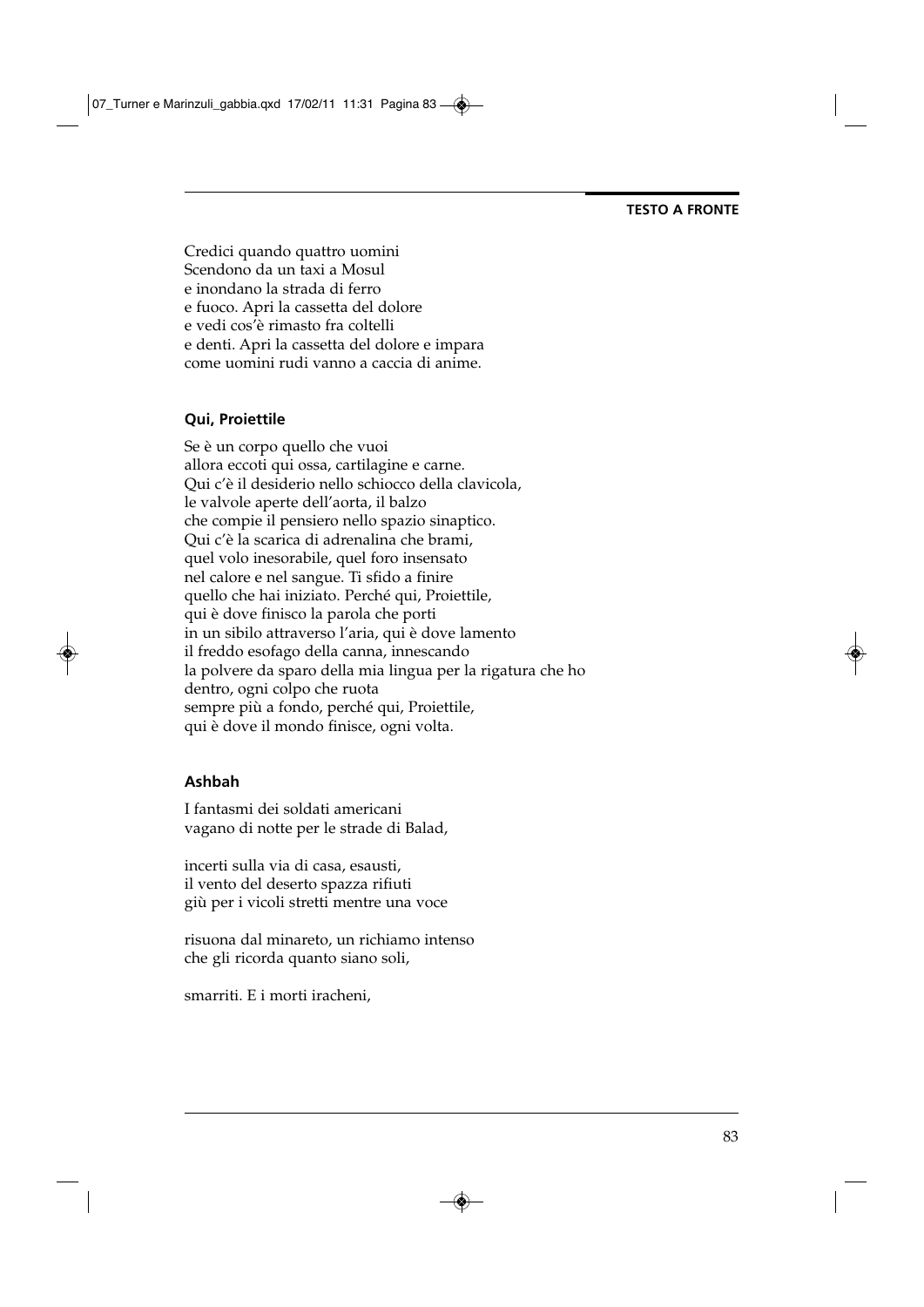they watch in silence from rooftops as date palms line the shore in silhouette,

leaning toward Mecca when the dawn wind blows.

## **Eulogy**

It happens on a Monday, at 11.20 a.m., as tower guards eat sandwiches and seagulls drift by on the Tigris river. Prisoners tilt their heads to the west though burlap sacks and duct tape blind them. The sound reverberates down concertina coils the way piano wire thrums when given slack. And it happens like this, on a blue day of sun, when Private Miller pulls the trigger to take brass and fire into his mouth. The sound lifts the birds up off the water, a mongoose pauses under the orange trees, and nothing can stop it now, no matter what blur of motion surrounds him, no matter what voices crackle over the radio in static confusion, because if only for this moment the earth is stilled, and Private Miller has found what low hush there is down in the eucalyptus shade, there by the river.

PFC B. Miller (1980-March 22, 2004)

#### **To Sand**

To sand go tracers and ball ammunition. To sand the green smoke goes. Each finned mortar, spinning in light. Each star cluster, bursting above. To sand go the skeletons of war, year by year. To sand go the reticles of the brain, the minarets and steeple bells, brackish sludge from the open sewers, trashfires, the silent cowbirds resting on the shoulders of a yak. To sand each head of cabbage unravels its leaves the way dreams burn in the oilfires of night.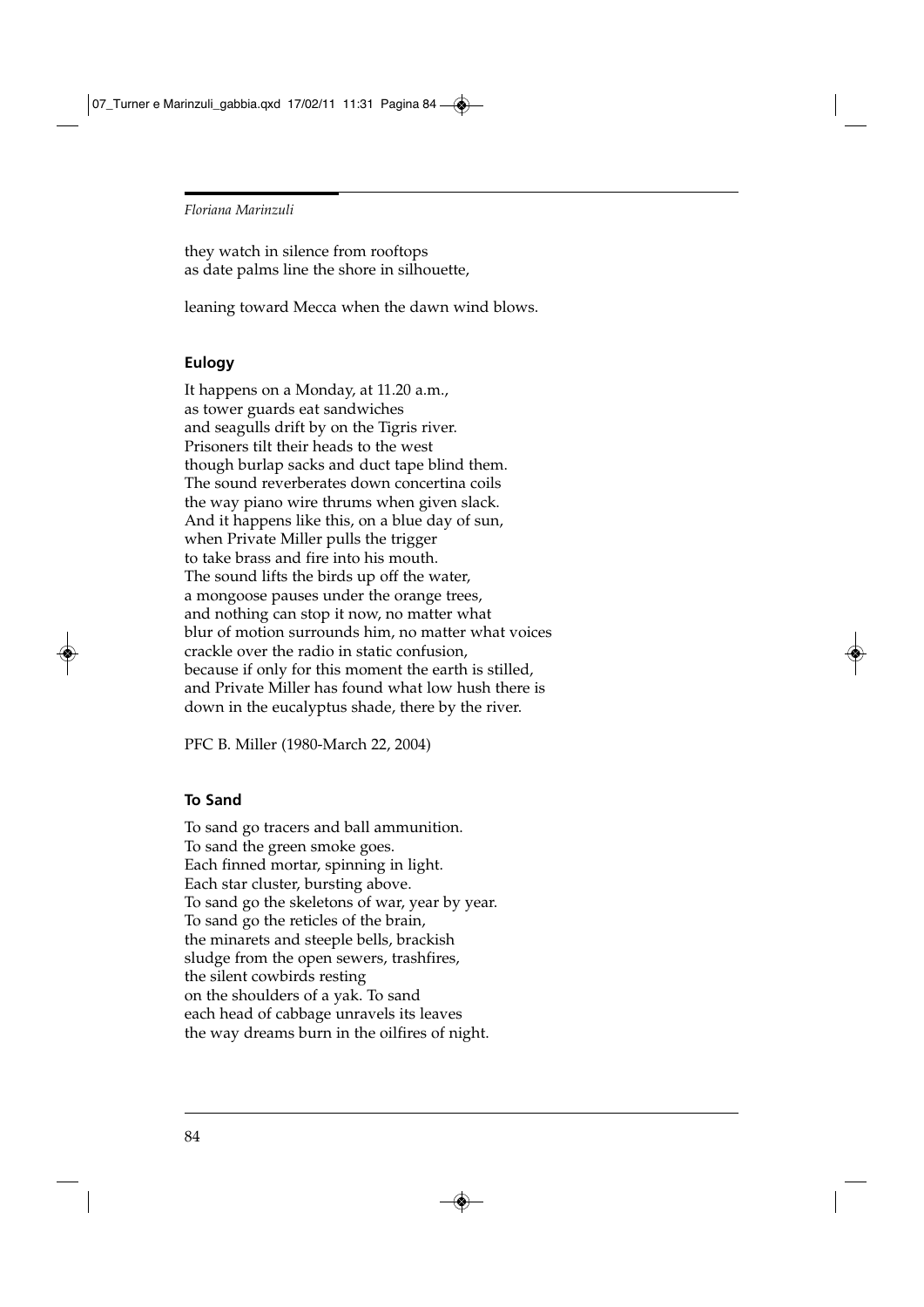se ne stanno in silenzio a guardare dai tetti mentre le palme delineano la costa in controluce,

protendendosi verso la Mecca quando spira il vento all'alba.

## **Elogio funebre**

Sono le 11.20 di un lunedì mattina, mentre i soldati di guardia mangiano un panino e i gabbiani volteggiano sopra il fiume Tigri. I prigionieri inclinano la testa a Occidente nonostante sacchi di tela e nastro isolante li accechino. Il suono si diffonde giù per il groviglio di filo spinato sordo come la corda allentata di un piano. Ecco come è successo, in una bella giornata di sole, che il Soldato Miller preme il grilletto e si spara un colpo in bocca. Il rumore fa sollevare gli uccelli dall'acqua, una mangusta si arresta sotto gli aranci, e nulla si può ora fermare, non importa quale movimento sfocato lo circondi, quale voce gracchi alla radio in scariche confuse, perché, anche se solo in quest'istante, la terra è ferma, e il Soldato Miller ha scoperto il silenzio che c'è giù all'ombra dell'eucalipto, lì lungo il fiume.

Soldato Scelto B. Miller (1980-22 Marzo 2004)

#### **Nella sabbia**

Nella sabbia finiscono traccianti e munizioni. Nella sabbia finisce il fumo verde. Ogni granata alata, che ruota nella luce. Ogni ammasso stellare, che brilla in cielo. Nella sabbia finiscono gli scheletri della guerra, anno dopo anno. Nella sabbia finiscono i reticoli del cervello, i minareti e i campanili, la melma salmastra dalle fogne a cielo aperto, roghi di rifiuti, i molotri silenziosi che riposano sul dorso di uno yak. Nella sabbia ogni cavolo cappuccio rivela le foglie come bruciano i sogni nei fuochi notturni di petrolio.

85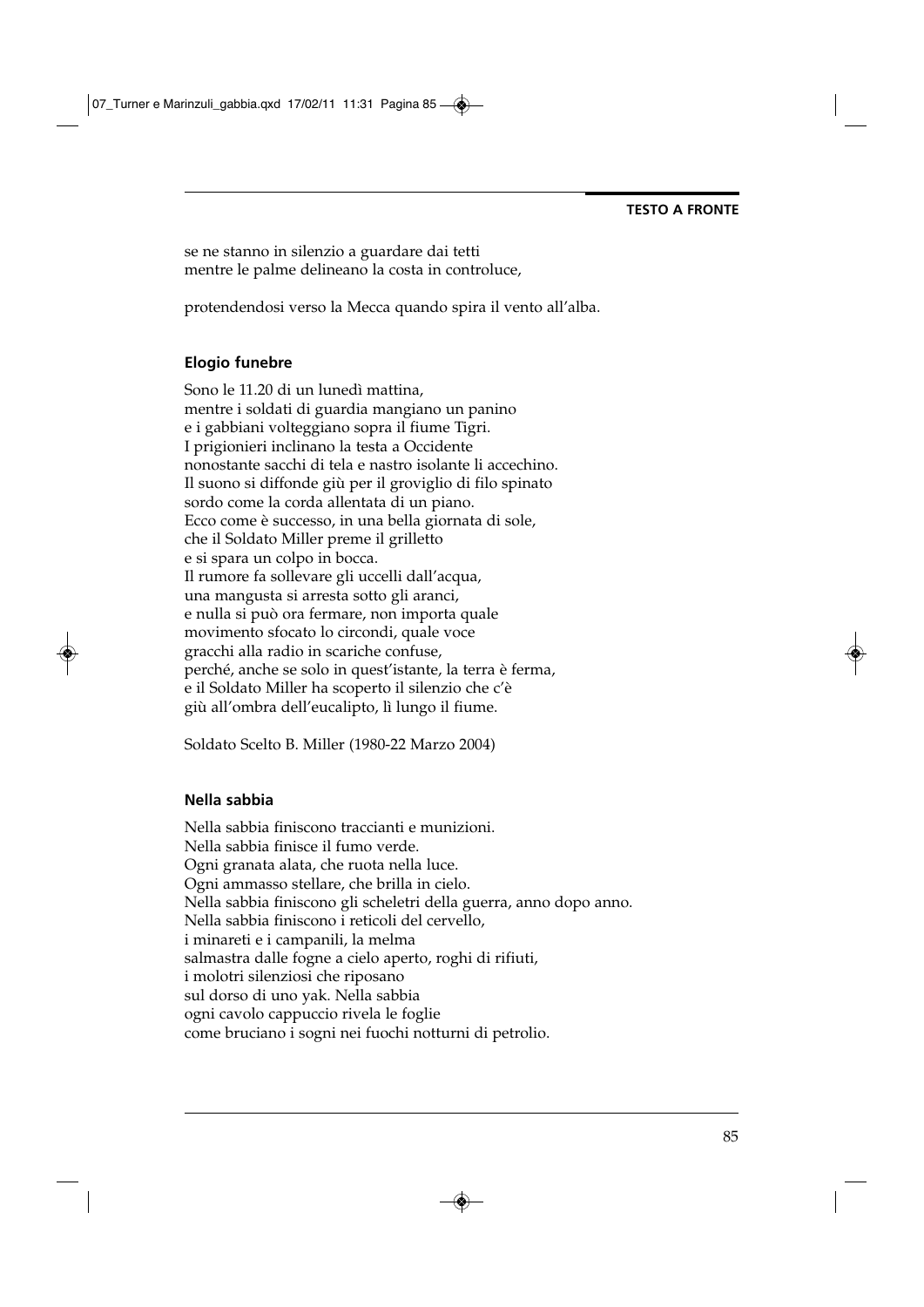## **Sadiq**

*It is a condition of wisdom in the archer to be patient because when the arrow leaves the bow, it returns no more.*

*Sa'di*

It should make you shake and sweat, nightmare you, strand you in a desert of irrevocable desolation, the consequences seared into the vein, no matter what adrenaline feeds the muscle its courage, no matter what god shines down on you, no matter what crackling pain and anger you carry in your fists, my friend, it should break your heart to kill.

# **Da** *Phantom Noise***:**

## **Phantom Noise**

There is this ringing hum this bullet-borne language ringing shell-fall and static this late-night ringing of threadwork and carpet ringing hiss and steam this wing-beat of rotors and tanks broken bodies ringing in steel humming these voices of dust these years ringing rifles in Babylon rifles in Sumer ringing these children their gravestones and candy their limbs gone missing their static-borne television their ringing this eardrum this rifled symphonic this ringing of midnight in gunpowder and oil this brake pad gone useless this muzzle-flash singing this threading of bullets in muscle and bone this ringing hum this ringing hum this *ringing*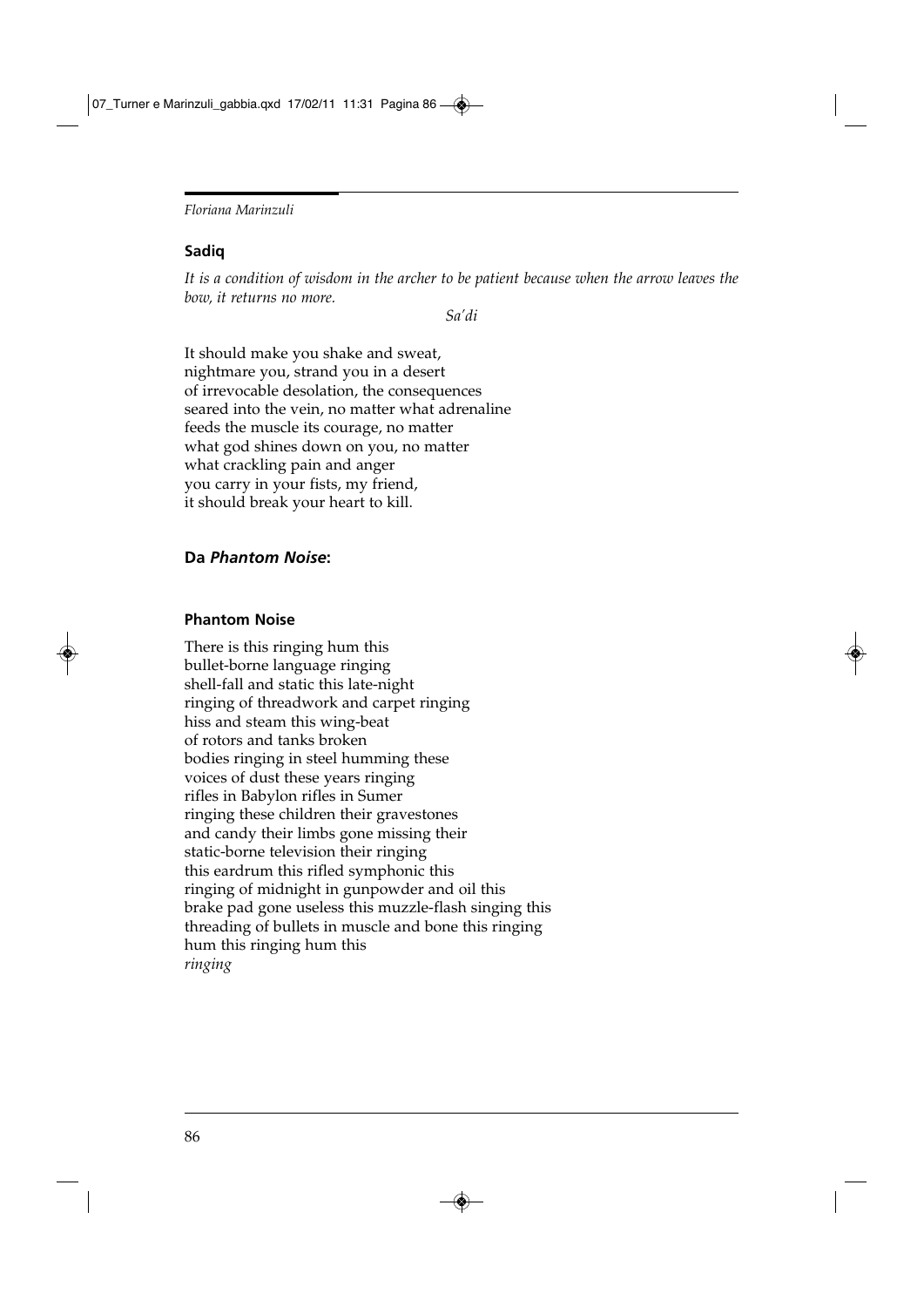## **Sadiq**

*È segno di saggezza nell'arciere essere paziente, perché quando la freccia lascia l'arco, non torna più indietro.*

*Sa'di*

Dovrebbe farti tremare e sudare, farti venire gli incubi, lasciarti in un deserto di perenne desolazione, le conseguenze marchiate in vena, per quanto l'adrenalina alimenti di coraggio i muscoli, per quanto Dio ti illumini, per quanto il dolore crepitante e la paura ti scorrano nei pugni, amico mio, uccidere dovrebbe spezzarti il cuore.

### **Suono fantasma**

C'è questo tintinnio sordo questo linguaggio trasmesso dai proiettili che risuona lanci di granata e interferenze a tarda notte risuona lavori di filato e tappeti risuona sibili e vapore questo battito d'ali di rotori e carri armati corpi dilaniati che risuonano nell'acciaio a canticchiare queste voci di polvere questi anni che risuonano di fucili in Babilonia fucili in Mesopotamia risuonano di questi bambini delle loro lapidi e caramelle i loro arti dispersi la loro televisione fatta di interferenze il loro tintinnio nei timpani questo sinfonico rigato questo tintinnio di mezzanotte in polvere da sparo e petrolio questa pastiglia del freno ormai inutile questo bagliore dello scoppio che riecheggia questo infilare di proiettili nei muscoli e nelle ossa questo tintinnio sordo questo tintinnio sordo questo *tintinnio*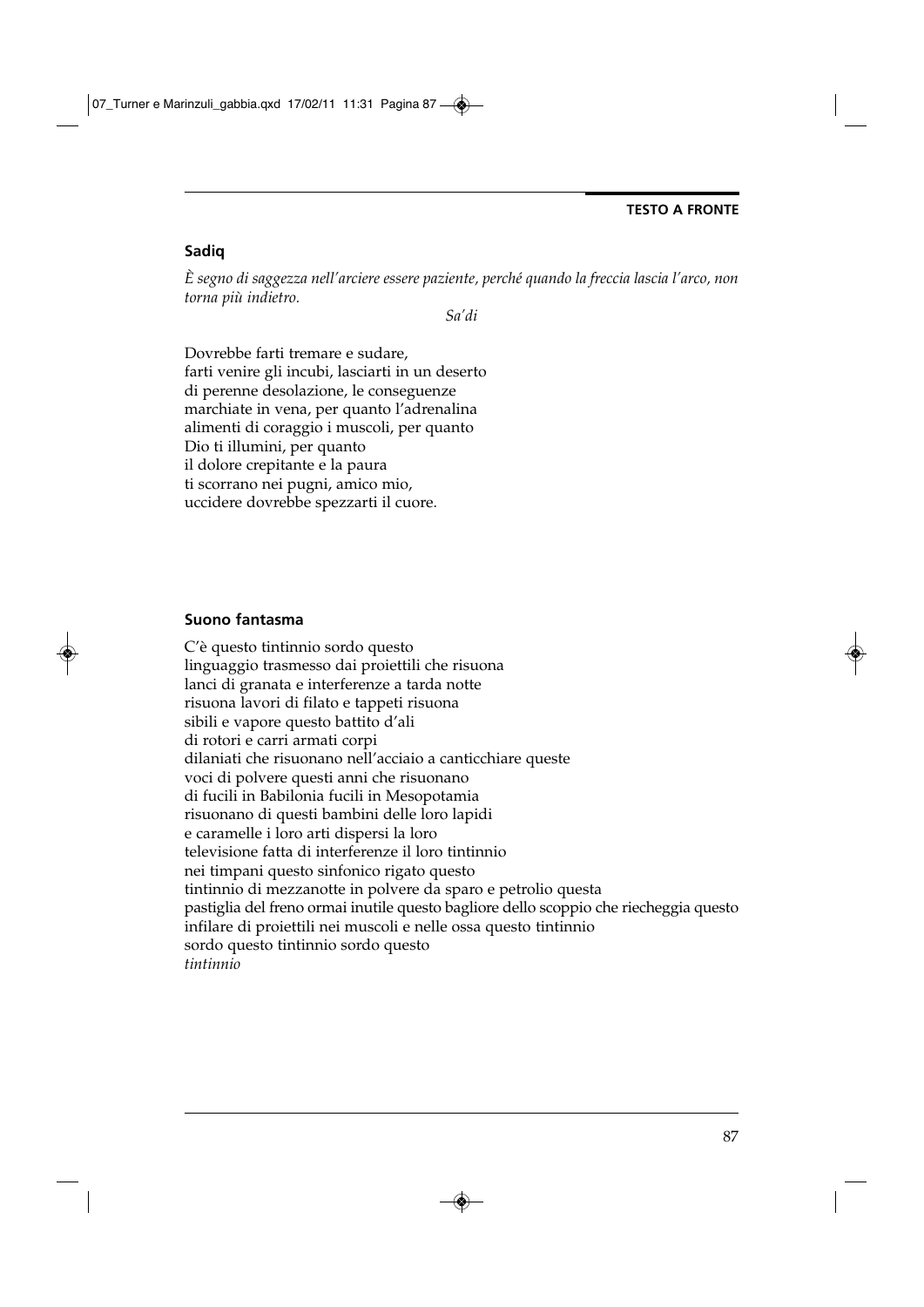## **On the Flight to Alamosa, Colorado**

At 10.000 feet, the lights of Denver fade, pilots check their gauges. The Beechcraft's engines thrum my ears as elevation and cabin pressure block out passengers in conversation behind me, my view a distorted globe, my reflection in it moonless, culpable. Once again, I'm in the belly of a C-130 with Fiorillo's and Hathaway's and Jax's silence, cold rifles in our hands, the Highway of Death guiding us to the airstrip at Anaconda, 210 bullets sleeping on my chest. We haunt the streets of Balad at midnight, kicking in doors and raiding houses, separating the men from women and children, flex-cuffing wrists and sandbagging their heads, searching block by block, house to house, in sewage sumps, animal stalls, sacks of flour, searching for all we have left behind the missing arms, the missing legs, the dead nerves in Bosch's hand, the blood drained from Miller's head.

#### **A Lullaby for Bullets**

Tomorrow is made of shrapnel and blood. There will come a time when the trigger calls you out quickly to the streets. And as you leave the barrel, I can't promise you won't kill the man who has waited all his life for the answer to this moment, but if you lean to the right, if you lean back and look as hard as you can for that mountain you came from, sunlight warming the pines, clouds approaching from the north with a gift of silence, if you do this you might just graze the man's temple, so close you might hear his name, the humming of blood over bone, the many voices within, the years to come.